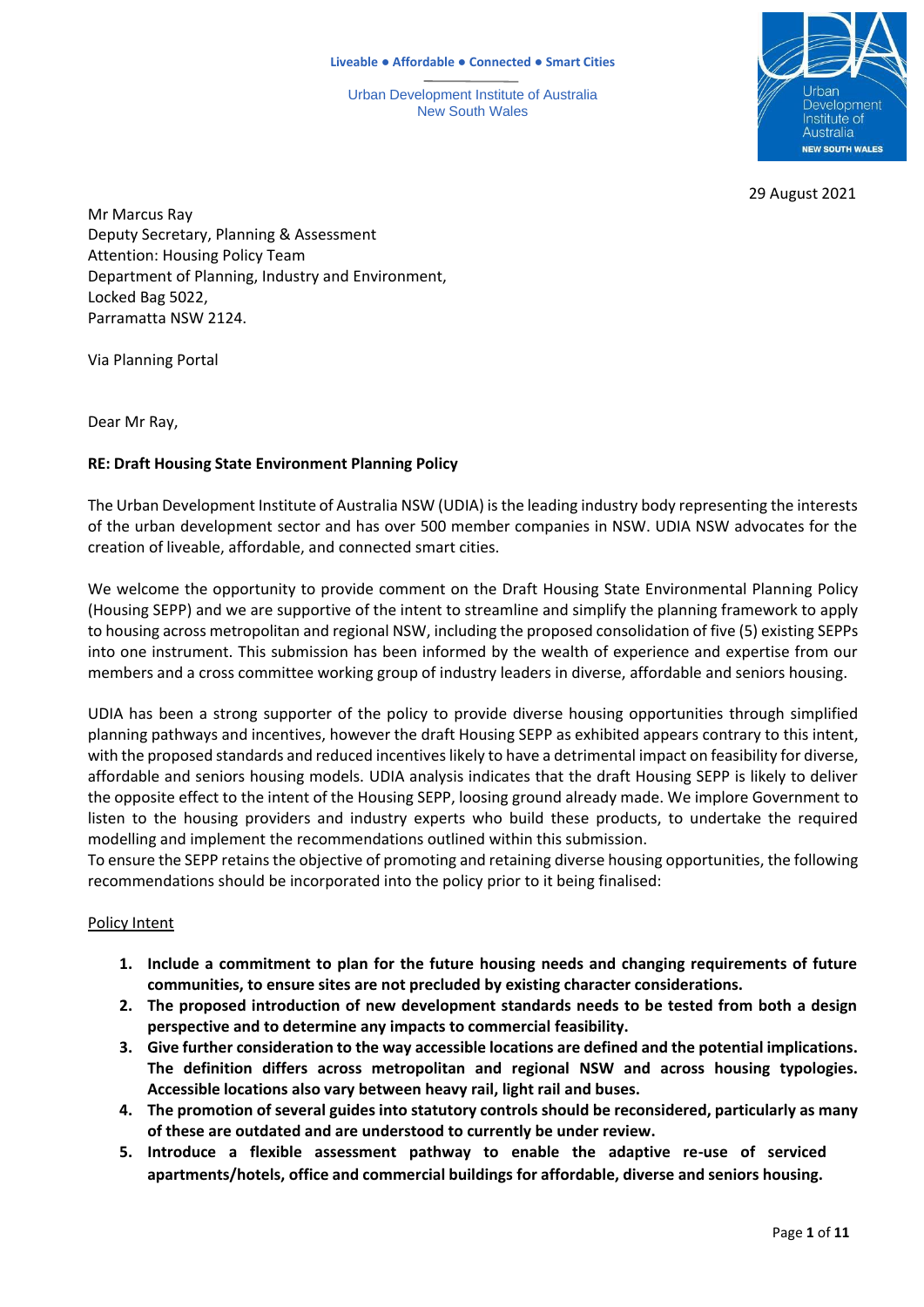#### Affordable housing

- **6. The Apartment Design Guide, particularly as proposed to be legislated through the Draft Design and Place SEPP EIE, should not apply to boarding houses or any form of affordable housing.**
- **7. Any new or more stringent design requirements will significantly impact on development feasibility. This is an extremely important consideration for affordable housing developments, where the capacity to pass on price increases to purchasers does not exist. This should be considered as part of the financial modelling being undertaken to support the Design and Place SEPP EIE.**
- 8. A 10 year timeframe for properties to be held as affordable should be identified throughout the draft **Housing SEPP which aligns with investment decisions and enables operators to deliver a pipeline of projects.**
- **9. The prohibition of boarding houses from the R2 Low Density Residential Zone will exclude cooperative housing (which relies on boarding house as a land use term) from the market asthey cannot compete in higher density zones, due to high land values. This must be reversed to allow boarding houses and co-operative living in the R2 zone.**

#### Diverse Housing

**10. The cumulative impact of development, design, and resilience (bush fire) standards for secondary dwellings must be modelled to understand the impacts on financial feasibility.**

#### Seniors Housing

- **11. Resolve the conflict between existing LEP provisions and the draft Housing SEPP provisions which will become mandatory for all Seniors developments. Detailed options are provided within the body of the submission.**
- 12. The proposal to amend the definition of Seniors to increase the minimum age to access housing from **55 to 60 years old should not proceed.**
- **13. The prohibition of seniors from the R2 Low Density Residential zone should be reversed. This will significantly affect the potential for new low density seniors housing and stymie renewal of existing retirement villages.**
- **14. Clarification is required as to whether Chapter 3, Part 3 (Retention of existing affordable rental housing) captures retirement living, which is classified as in fill affordable housing.**
- **15. Vertical village bonuses should be permissible in any zone where shop top housing is permitted. Incentives are key to new initiatives and adjustments are required to ensure they deliver feasible results.**
- **16. The impacts of onerous development standards and guidelines on the financial feasibility of seniors living projects must be considered to ensure this does not tip the scales against seniors' developments and result in less housing for our ageing population. This must be modelled with the results released prior to the finalisation of the policy.**

This submission does not make comment on all aspects of the draft Housing SEPP, but rather has focus only on the areas where UDIA believes there is immediate need for attention and where amendments are needed to ensure the intent of the policy is delivered.

UDIA is also collating a number of case studies for the Department's consideration which illustrate the concerns highlighted within this submission. To meet the exhibition period timeframes, we will provide these as a separate addendum.

### **Departure from the intent of the policy to promote diverse and affordable housing**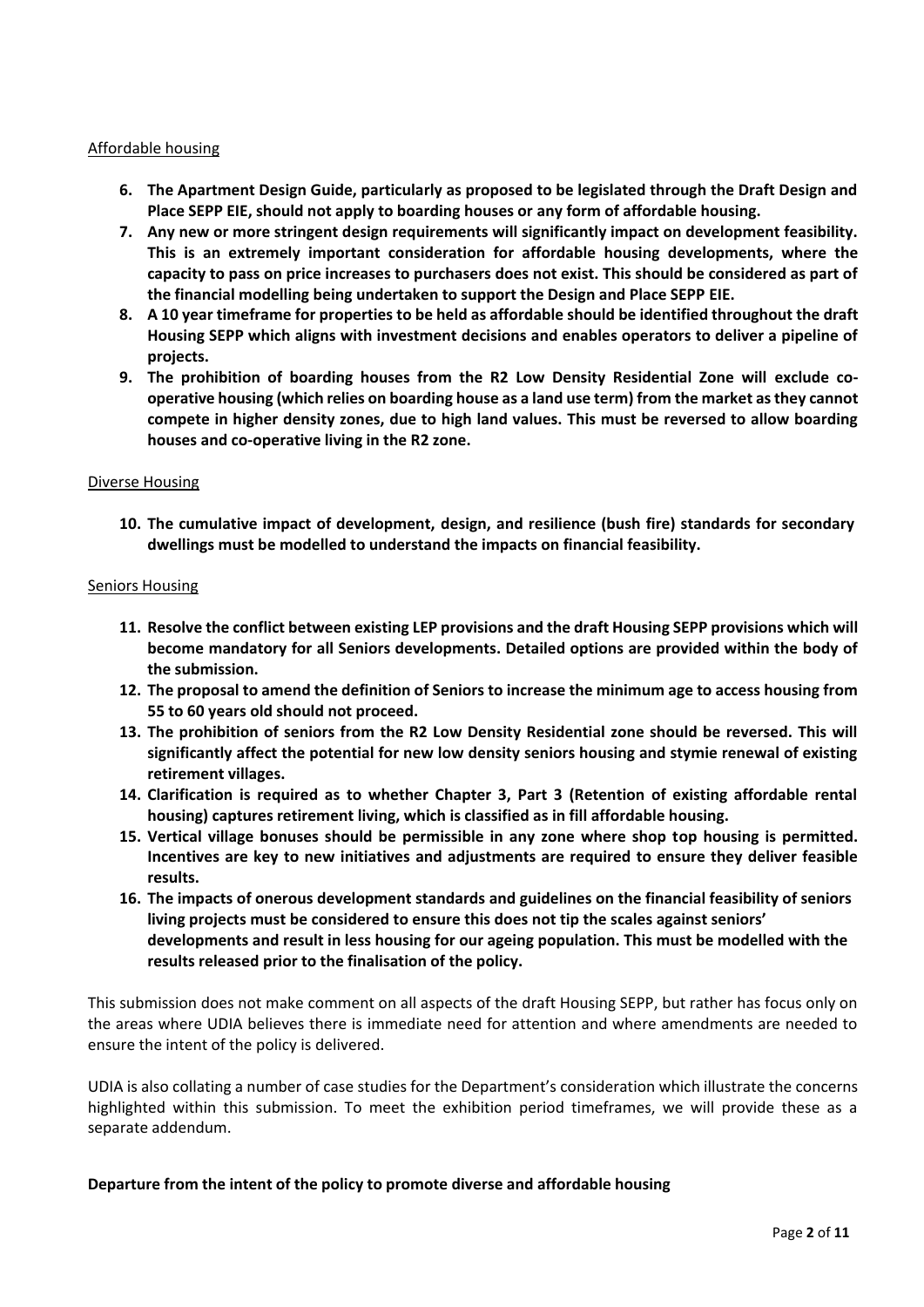The draft Housing SEPP as exhibited, is a departure from the intent of the policy to promote diverse and affordable housing. It is imperative that the policy is future looking and provides a sustainable framework for diverse and affordable housing typologies. It also needs to recognise that people want to stay in their community and age in place; while younger generations still hold on to home ownership, which will be key to their financial stability in their later years.

As currently drafted, the Housing SEPP is arguably protecting the status quo, contrary to the intent of the policy to enable diverse housing typologies. An obvious example of this is requiring consent authorities to consider local character, which is a 'soft' restriction on new housing types. This is likely to materially restrict supply and result in the phasing out of certain typologies or exclusion of particular social cohorts who desperately need housing.

UDIA recommends that the draft Housing SEPP includes to the development of a plan for the future housing needs and changing requirements of future communities. This will ensure that the diverse, affordable and seniors housing products are encouraged and not further hindered by overly restrictive standards or character considerations.

UDIA Recommends:

**1. Include a commitment to plan for the future housing needs and changing requirements of future communities, to ensure sites are not precluded by existing character considerations.**

## **Pervasive issues with the Draft Housing SEPP**

There are several issues that are consistent across the entire draft Housing SEPP that need to be rectified prior to the policy being finalised. While UDIA is generally supportive of standardisation as a means of achieving consistency and certainty, it is not appropriate in all instances. In this regard, the standardisation of development standards for diverse and affordable housing is not supportive for market operators. The one size fits all approach does not promote innovative market led solutions, which are essential in the industry to ensure they can remain viable.

### Prioritisation of design and amenity over feasibility and affordability

The draft SEPP as exhibited prioritises design and amenity ahead of feasibility and affordability. Industry is inherently aware of the need to design diverse affordable and seniors housing to meet the needs of purchasers. It is these purchasers and residents who will determine the design which best suit their needs and the housing that is within their financial means. Neither the draft Housing SEPP, nor the information released with the policy, identifies how feasibility or affordability have been considered. It is imperative that the impact of new or more stringent design requirements are modelled prior to the finalisation of the Housing SEPP and that this information is released publicly to understand their impacts.

UDIA Recommends:

**2. The proposed introduction of new development standards needs to be tested from both a design perspective and to determine any impacts to commercial feasibility.**

### The relationship of the Draft Housing SEPP with other policies

The relationship between the development standards in the draft Housing SEPP and the EIE for the draft Design and Place SEPP, which is also undergoing redrafting, requires careful review and consideration. The relationship between the two draft policies is currently unclear. Any new design requirements or more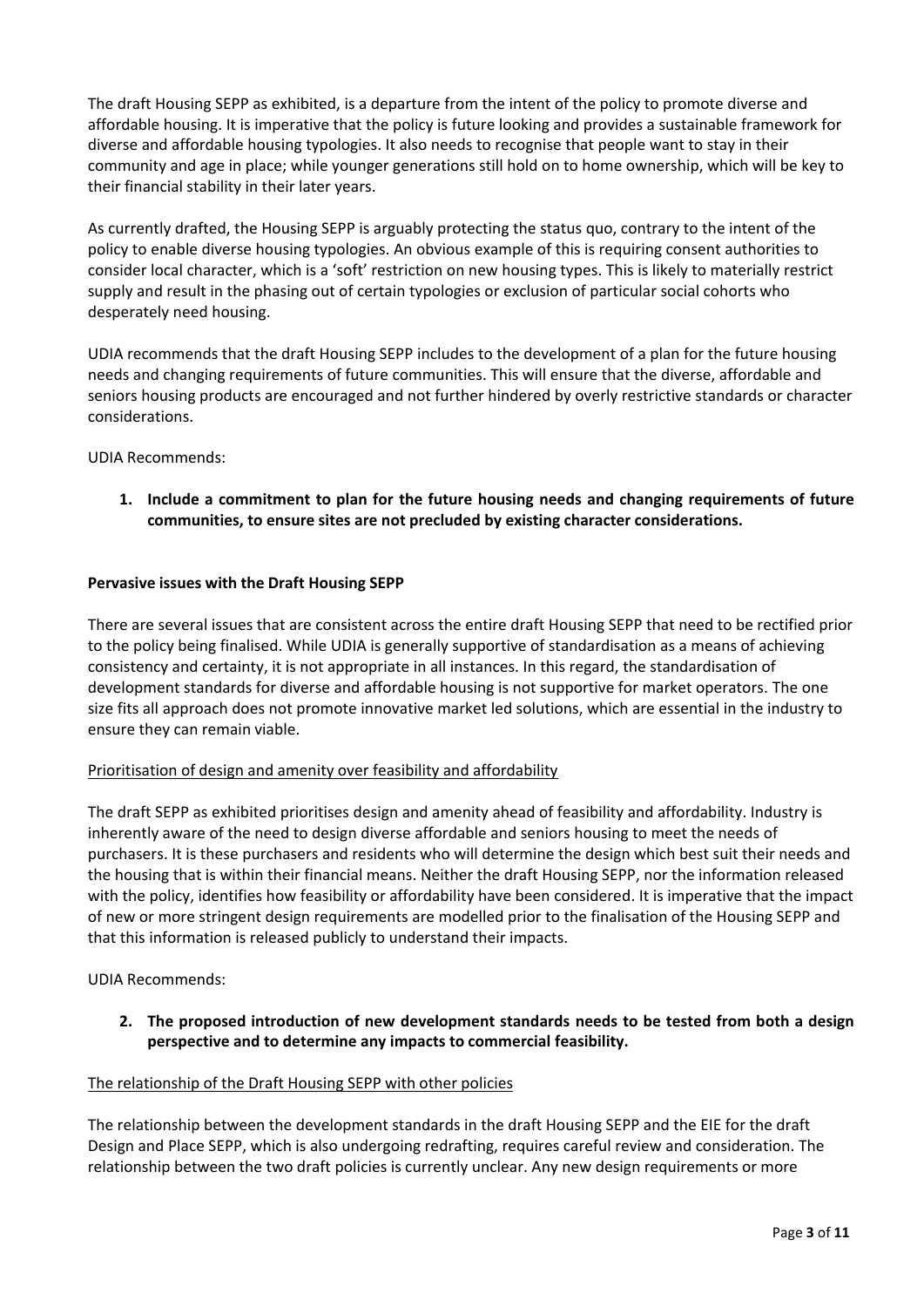stringent design requirements will significantly impact on development feasibility. This is an extremely important consideration for diverse, affordable and seniors housing developments, where the capacity to pass on price increases to purchasers does not exist. This should be considered as part of the financial modelling being undertaken to support the Design and Place SEPP.

# Definition and intent of accessible locations

Further consideration needs to be given to the way accessible locations are defined and the potential implications. The definition differs across metropolitan and regional NSW and across housing typologies. Accessible locations also vary between heavy rail, light rail and buses. The policy should ensure the definitions have been discussed with Transport for NSW and ensure they do not place unrealistic expectations on bus servicing provisions. Furthermore, the definition of accessible locations across all housing typologies severely limits sites available in lower density zones for lower scale affordable and seniors' projects. Accessible areas and sites are more likely to have other higher value competing land uses. Outside Greater Sydney, 400 metres to a business zone in regional centres is also more likely to attract higher value land uses.

## UDIA Recommends:

**3. Give further consideration to the way accessible locations are defined and the potential implications. The definition differs across metropolitan and regional NSW and across housing typologies. Accessible locations also vary between heavy rail, light rail and buses.**

### Promotion of guides into statutory controls

The promotion of several guides into statutory controls is also questioned, particularly as many of these are outdated and are understood to currently be under review. These include the Seniors Living Policy: Urban Design Guidelines for Infill Development (Department of Infrastructure, Planning, and Natural Resources, 2014) referred to in clause 18.

### UDIA Recommends:

**4. The promotion ofseveral guides into statutory controls should be reconsidered, particularly as many of these are outdated and are understood to currently be under review.**

### Adaptive re-use as infill for affordable housing types

The draft Housing SEPP should consider adaptive re-use as infill for affordable housing typologies. The adaptive re-use of serviced apartments/hotels, office and commercial buildings for affordable, diverse and seniors housing have positive environmental, social and economic benefits. However, these buildings generally struggle to meet the requirements of the ADG and therefore there needs to be flexibile in the way it is applied (or not applied). Consideration should also be given to the ADG objectives for re-use projects rather than addressing prescriptive measures. UDIA acknowledges that this approach would require a merit assessment be undertaken and that challenges described elsewhere throughout this submission regarding local character would need to be balanced by assessing officers. It is evident that new measures need to be considered to support these housing typologies and this proposal is a viable way of achieving increased supply.

UDIA Recommends:

**5. Introduce a flexible assessment pathway to enable the adaptive re-use of serviced apartments/hotels, office and commercial buildings for affordable, diverse and seniors housing.**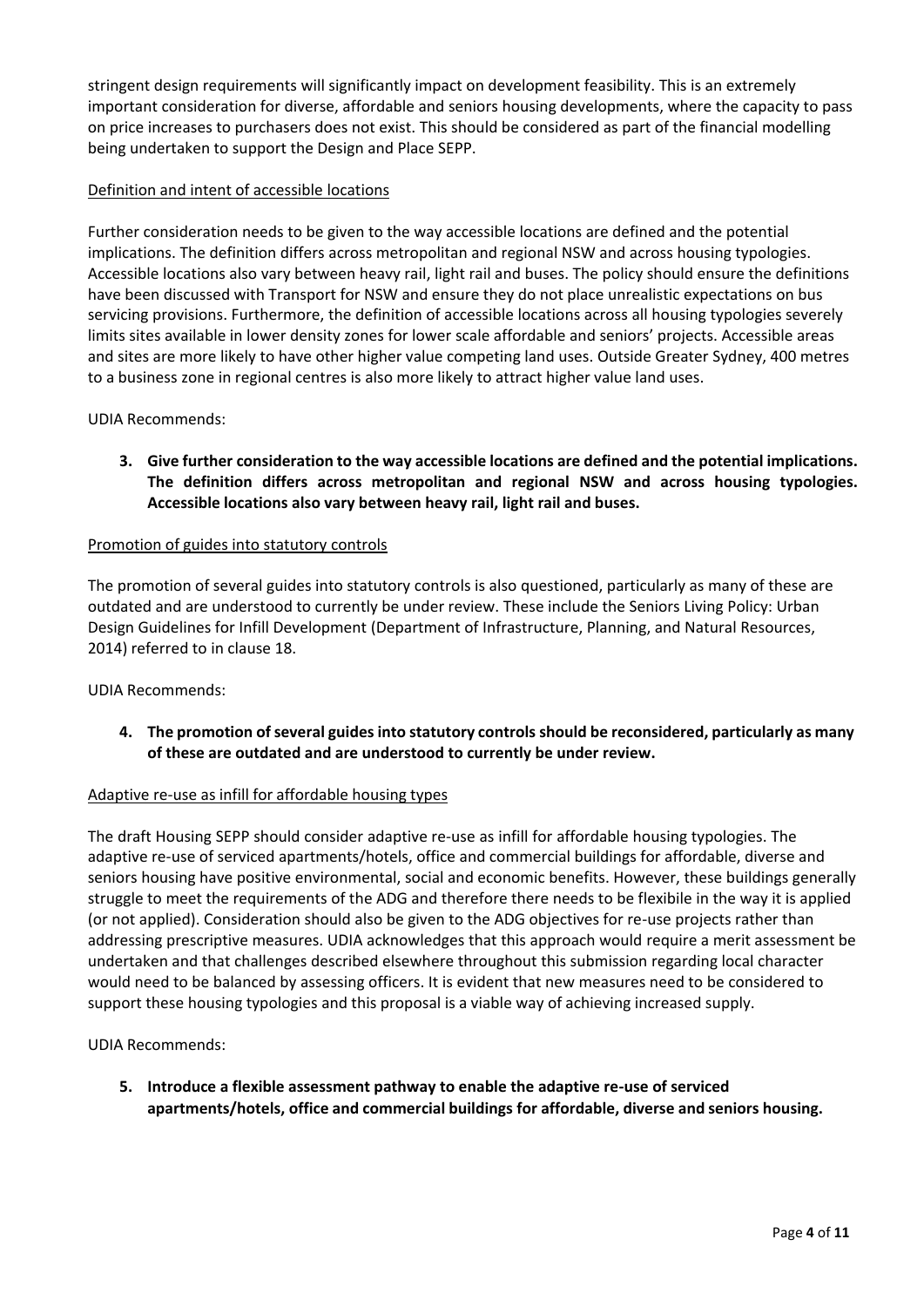### **Affordable Housing**

### Development and design standards impact on feasibility

The financial feasibility for affordable housing is marginal and if the draft Housing SEPP proceeds as exhibited, it could unintentionally drive the affordable housing sector out of the market. This sector's fragility is particularly impacted by high land values, where land is not already owned, and materially increase construction costs caused by various design requirements, including increased limitations on floorplate population, ventilation and amenity requirements within the ADG. This has been further restricted in the Draft Design and Place SEPP EIE controlling product size and number of units per floor; and which for Residential Flat Buildings (RFB) cannot be built to feasible thresholds.

The ADG, particularly as proposed to be legislated through the Draft Design and Place SEPP EIE, should not apply to boarding houses or all forms of affordable housing at all. The planning system needs to recognise the significant contribution that boarding houses and affordable housing to make the city function and accordingly, these typologies should not be burdened with additional development costs that jeopardise feasibility or disproportionately impact on land values.

UDIA notes that the draft Housing SEPP is highly prescriptive and arguably discourages innovative design or the ability to respond to market preferences. The proposed introduction of new development standards needs to be tested from both a design perspective and to determine any impacts to commercial viability. By way of one example, Clause 17 identifies a range of non-discretionary development standards for infill affordable housing, an applicant would need to demonstrate compliance with the following development standards as part of a DA (including a subdivision):

- a minimum 450m2 site area (note: this is much larger than Landcom's typical compact product);
- 30% landscaped area;
- 15% deep soil zone of which at least 65% has to be at the rear of the property;
- 70% of all dwellings need to achieve at least 3 hours of solar access between 9am and 3pm in midwinter to living rooms and private open spaces;
- specific car parking rates (which are different for a social housing provider versus a private developer);
- floor areas that comply with the Apartment Design Guide, Low Rise Housing Diversity Code or as identified within the draft Housing SEPP, depending on the typology proposed; and,
- must be used as affordable housing for minimum 15 years and managed by a registered community housing provider.

It is self-evident that the list of development standards is overly onerous and will severely impact on the ability of an affordable housing development to remain financially feasible. While ensuring affordable housing is appropriately designed to meet the needs of the residents is a sound objective, the policy as drafted is likely to adversely impact feasibility, reducing the supply of new affordable housing and deliver the opposite effect to the intent of the Housing SEPP.

UDIA Recommends:

- **6. The Apartment Design Guide, particularly as proposed to be legislated through the Draft Design and Place SEPP EIE, should not apply to boarding houses or any form of affordable housing.**
- **7. Any new or more stringent design requirements will significantly impact on development feasibility. This is an extremely important consideration for affordable housing developments, where the capacity to pass on price increases to purchasers does not exist. This should be considered as part of the financial modelling being undertaken to support the Design and Place SEPP EIE.**

### Timeframe for properties to be held as affordable housing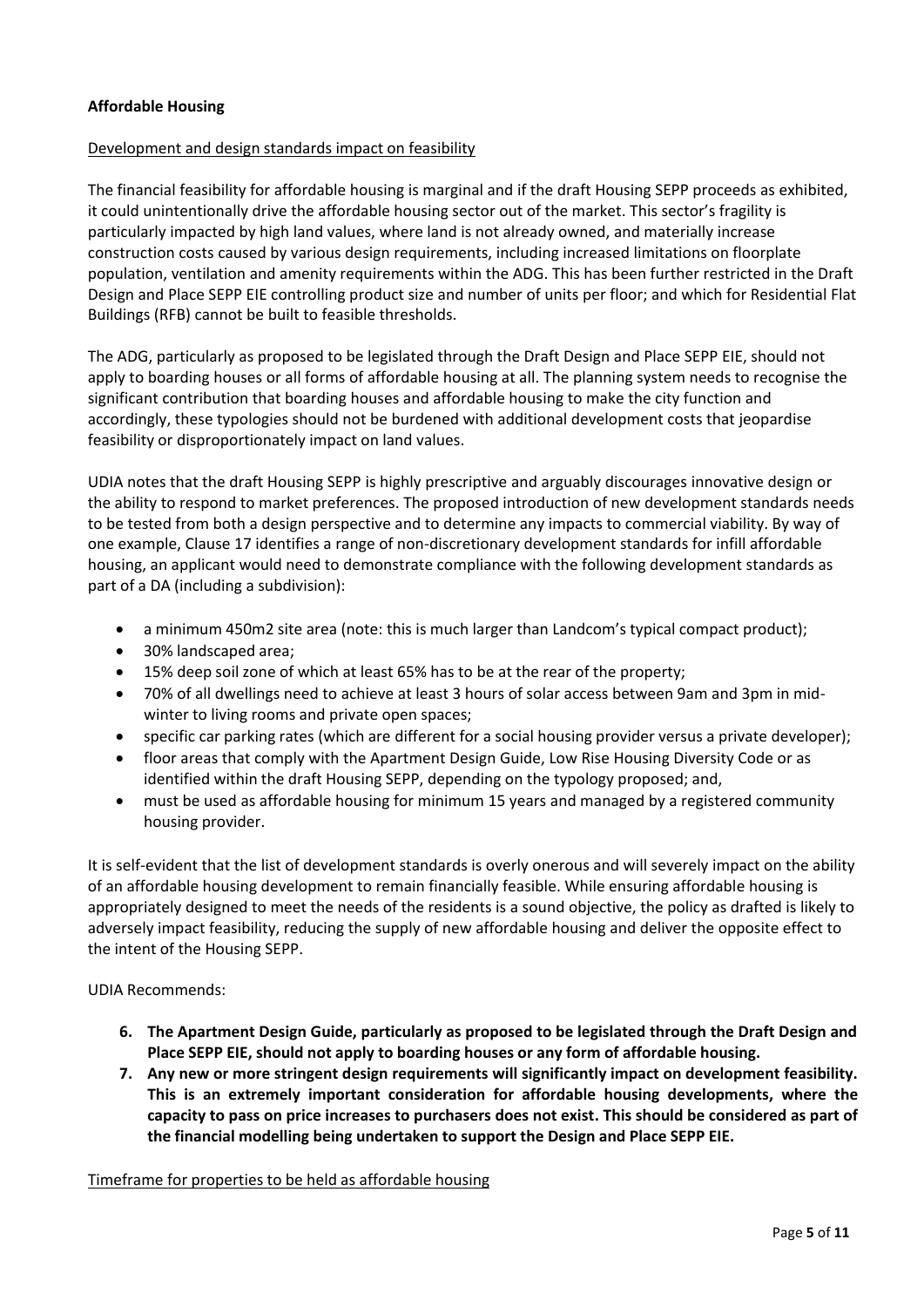UDIA notes that there are inconsistencies throughout the Draft Housing SEPP around the tenure of affordable housing. It varies between 10 years, 15 years and in perpetuity depending on the typology proposed. A 10-year timeframe should be identified throughout the Housing SEPP, which aligns with investment decisions and enables operators to go on to the next project. The requirement to retain products in perpetuity prioritises policy makers' ambitions to protect supply and provides mechanism to avoid re-stocking but does not acknowledge the commercial realities of delivering affordable housing.

UDIA Recommends:

8. A 10 year timeframe for properties to be held as affordable should be identified throughout the draft **Housing SEPP which aligns with investment decisions and enables operators to deliver a pipeline of projects.**

### Floor space incentives

The incentives proposed within the Draft Housing SEPP are not as facilitative as they could be. For example, under clause 16, an additional 0.5:1 FSR would be permitted on sites with an existing FSR of 2.5:1 or less (i.e. a maximum of 3:1) subject to 50% of all GFA being provided as affordable housing. An applicant would be entitled to a 0.5:1 FSR bonus but would need to provide 50% of its development as affordable housing. For sites with a FSR greater than 2.5:1, a 20% increase in permissible floor space is available but again, 50% of the entire development needs to be provided as affordable housing. These incentives should be modelled to ensure they do in fact encourage affordable housing, or the policy will fail.

### Local character considerations

The proposed introduction of local character requires further clarification and consideration with respect to affordable housing. Any requirement to address local character should have regard to future character and should be limited to built form and material palette. As currently drafted, local character assessment could be used to hinder certain typologies from being developed on the basis that they could be argued to be inconsistent with existing character.

# Prohibition of boarding houses from the R2 Low Density Residential Zone

The prohibition of boarding houses from the R2 Low Density Residential Zone will cut co-operative housing from the market, which relies on boarding house as a land use term, as they cannot compete in higher density zones due to high land values. This is a perverse outcome is contrary to the intent of the policy. This prohibition should be reversed.

UDIA Recommends:

**9. The prohibition of boarding houses from the R2 Low Density Residential Zone will exclude cooperative housing (which relies on boarding house as a land use term) from the market asthey cannot compete in higher density zones due to high land values. This must be reversed.**

### **Diverse Housing**

Diverse housing products play an important role in the housing market in NSW and support the economic, environmental and social functioning of the city and regions. UDIA supports the intent of the policy to promote secondary dwellings, group homes and co-living housing. However, we feel that the policy as drafted, will have the opposite effect and is likely to further restrict these diverse housing products.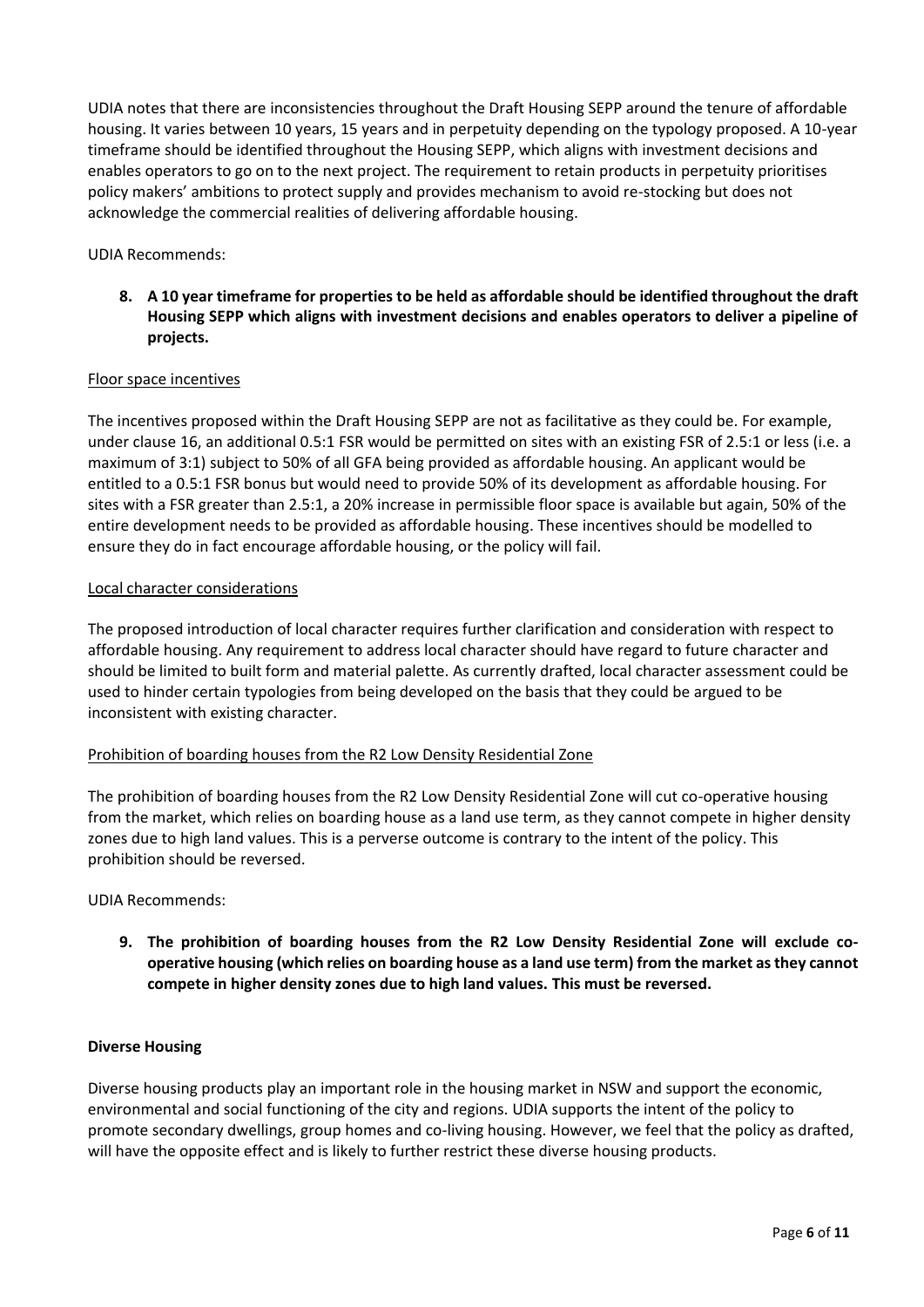## Secondary dwelling standards

The minimum lot requirements outlined in clause 48 of 450m2 will preclude secondary dwellings on smaller lots and particularly those that have a rear lane and narrow frontage. This is currently a commonly delivered product. This lot size requirement would essentially preclude the award-winning Thornton development, Maitland NSW from proceeding given the lot sizes delivered in that development.

## Bush fire prone land requirements for secondary dwellings

The provisions under clause 53 bushfire prone land are extensive. While the risk to residents needs to be assessed and considered, the cumulative impacts of these requirements also need to be calculated to ensure they do not effectively render developments unviable. Economic modelling of the cumulative impact of the standards on secondary dwellings should be undertaken.

### UDIA Recommends:

# **10. The cumulative impact of development, design, and resilience (bush fire) standards for secondary dwellings must be modelled to understand the impacts on financial feasibility.**

## Co-living housing

The Draft SEPP appears to further restrict co-living products. It unduly prohibits co-living development in the R2 Low Density Residential Zone. Clause 65 of the Draft SEPP also reverts to LEP standards instead of the Code SEPP minimum lot sizes for Co-living product types. UDIA notes that many Councils are now amending their Standard Instrument LEPs to prohibit Manor Houses and the use of the Medium Density Code SEPP, therefore limiting co-living products completely. The State needs to take the lead in supporting these housing products and set state-wide objectives where local governments unduly restrict certain housing typologies which are greatly needed by the community.

### Retention of existing affordable rental housing

Clarification is required as to whether *Chapter 2, Part 3 - Retention of existing affordable rental housing*, applies to retirement living which is classified as in fill affordable housing.

### **Seniors Housing**

The policy, as exhibited, will reduce the opportunity to create new seniors housing to meet market expectations and growing demand. The draft Housing SEPP needs to be repositioned to promote all forms of seniors housing, including but not limited to hostels, independent living units (ILU), vertical villages and residential care facilities.

### Draft SEPP provisions would become mandatory for all Seniors development

UDIA members have undertaken a legal review and have confirmed that the draft Housing SEPP provisions would become mandatory for all Seniors development, even where Seniors housing is permitted under an existing LEP. Currently, the Courts have confirmed that if you are not relying on the Seniors SEPP for permissibility, you can ignore the policy entirely. The issue with mandatory application is that in many cases where Seniors is permitted, particularly in higher order and business zones, the LEP and DCP would provide more generous development standards and controls than the Housing SEPP. As the Draft Housing SEPP controls would prevail over the LEP, this triggers what may be a series of significant Clause 4.6 variations for a range of development standards in the Draft Housing SEPP such as height, setbacks, deep soil etc. A satisfactory resolution of this issue is required prior to finalisation of the Housing SEPP, to either: limit the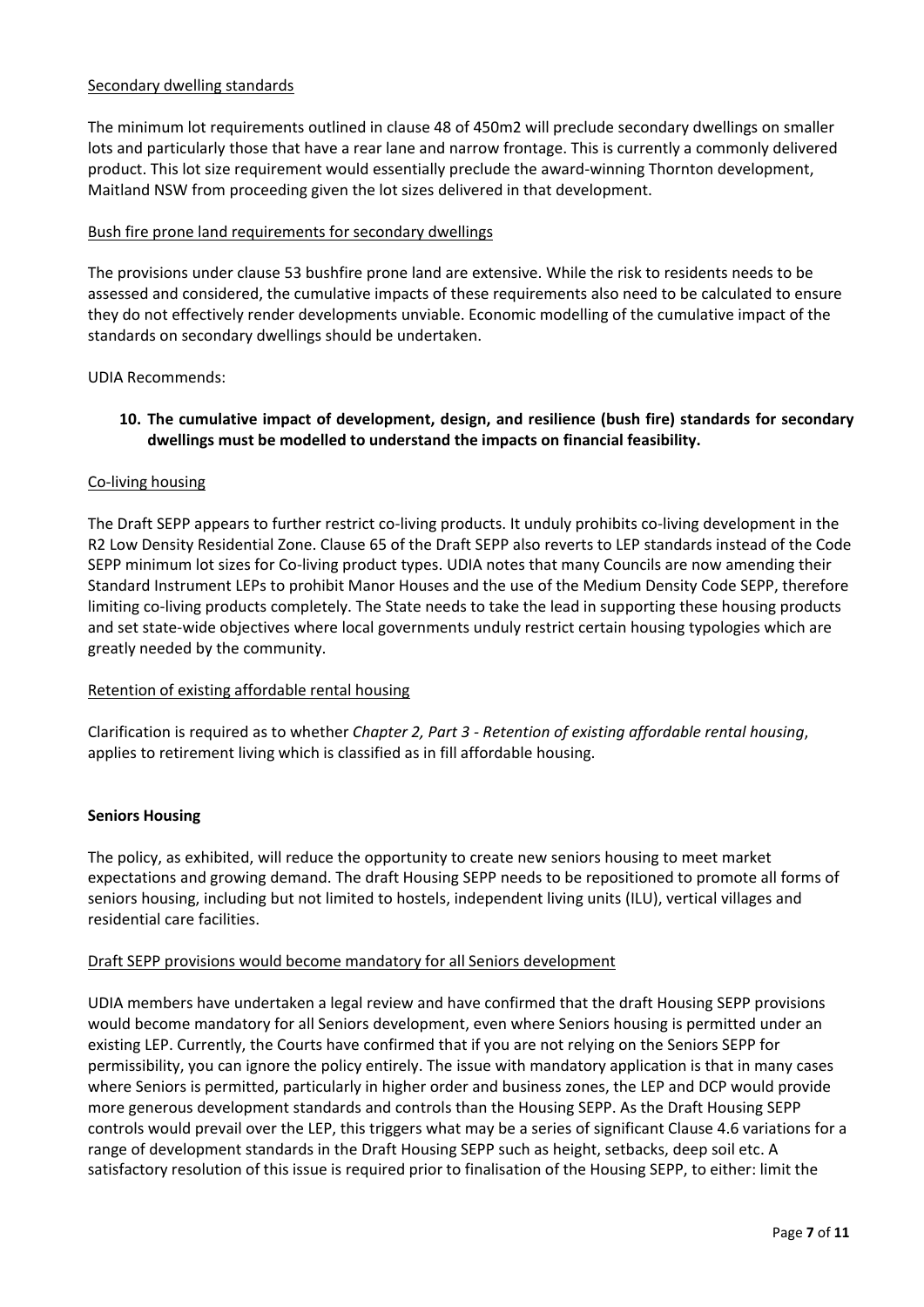application of the Housing SEPP to development which elects to utilise it (as is the current situation) or enable the flexible application of the Housing SEPP provisions in circumstances where local controls exist.

UDIA Recommends:

## **11. Resolve the conflict between existing LEP provisions and the draft Housing SEPP provisions which will become mandatory for all Seniors developments.**

### Change in minimum age from 55 to 60 to access Seniors Housing

The Draft Housing SEPP proposes to amend the definition of Seniors to increase the minimum age to access such housing from 55 to 60 years old. The FAQs being exhibited with the Draft Housing SEPP states that: "The minimum age threshold for Seniors is currently 55 years in the Seniors SEPP. This aligns with the 'preservation age' of the Superannuation Industry (Supervision) Regulations 1994. These regulations have recently been changed to increase the age that people can gain access to reserved superannuation funds from 55 years to 60 years in 2025. The Housing SEPP has been amended to align with the new age threshold."

UDIA does not support this change, and submits that the age should remain at 55, for reasons set out below:

- Access to super is not a planning matter. The justification provided in the FAQ for the proposed age increase raises a fundamental concern about the appropriateness of amending a long-standing State housing planning policy to align with a Commonwealth government financial regulation. There is no requirement that persons residing in Seniors housing must be self-funded retirees or on an Aged Pension and given the pressures to continue working well beyond 'traditional' retirement age, it is increasingly likely that residents will still be working. Tying it to superannuation access is therefore irrelevant.
- Seniors Housing provides important housing choice and supports financial goals for older people. The Seniors SEPP is currently aimed at housing for people who are at a stage in their life where they are considering downsizing. Retirement villages are an affordable housing option for many older people. This includes working older single people, particularly women.

The AHURI report 'Effective downsizing options for older Australians (February 2020)' research covered the 55+ age group. The research shows that downsizing, or 'rightsizing' as it is often termed, is an integral part of the current and future housing preferences of older Australians. The research found that 26% of over 55s had downsized, and a further 29% had considered downsizing. Older Australians perceive downsizing as more than just a reduction in dwelling size. Rather, it refers to internal and external spaces becoming more manageable, and a reduction in belongings. It also includes a financial benefit to the household.

Arbitrarily increasing the minimum age will create confusion and division. Changing the definition of Seniors will impact who can purchase or occupy Seniors dwellings going forward and will cause unnecessary confusion and division between different aged care facilities and seniors housing communities. Older villages could be occupied by 55 year old's, while alterations or additions to existing villages, or new villages, could only be occupied by 60 year old's.

To determine the maximum age for any village, it would be necessary to know the date of the lodgement of the DA for the original facility, as well as the date of the lodgement of any modifications or new DAs which may have extended the building or replaced existing conditions post-Housing SEPP commencement.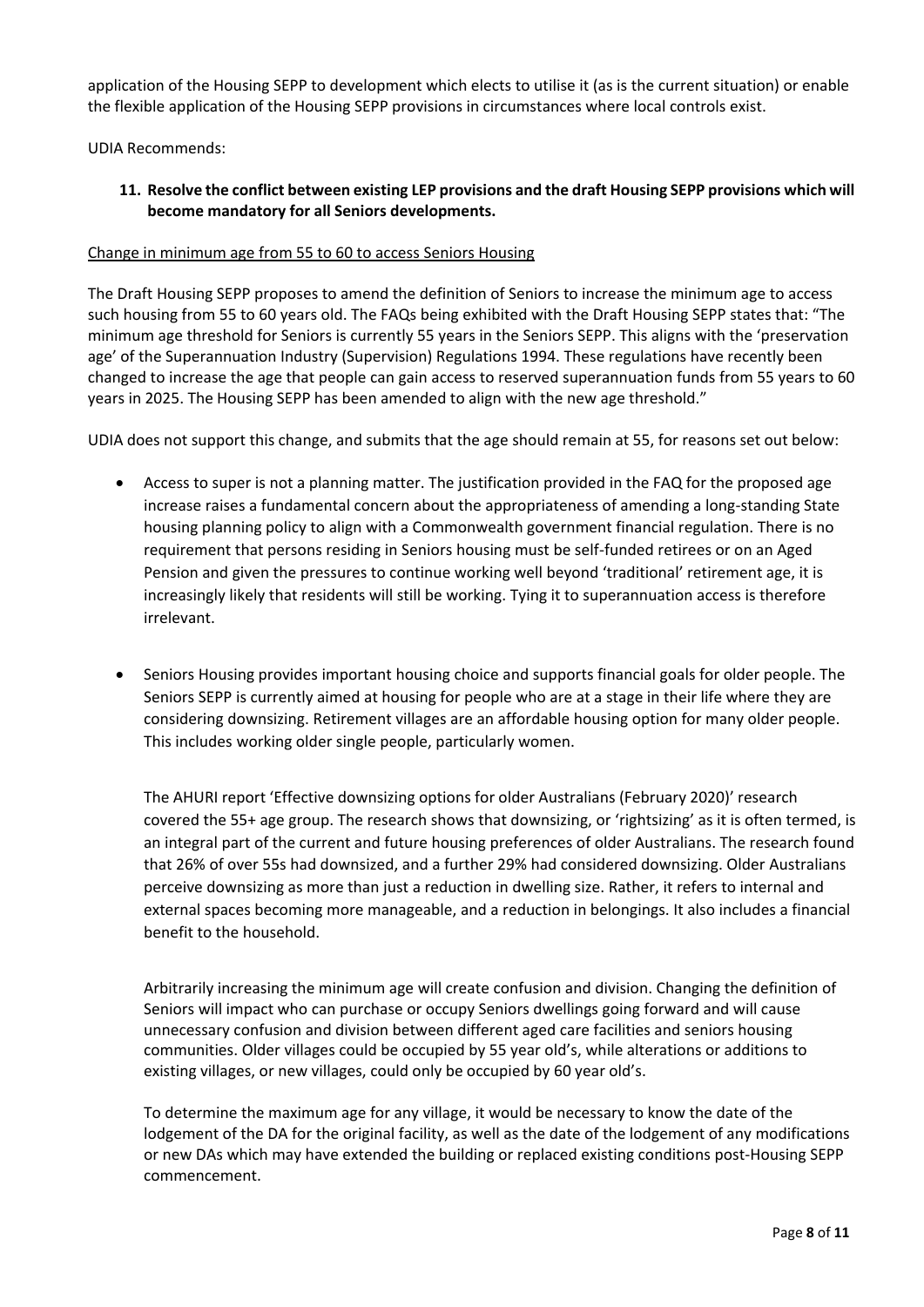In relation to Residential Care Facilities, the proposed age increase will introduce a higher minimum age to occupation of the facility for aged persons. While it is 55 now, it is proposed to increase to 60, and may increase to 67 or more in the future, should the preservation age be increased again. This is in conflict with My Aged Care, which already provides subsidised aged care places for 50 years or older for Aboriginal or Torres Strait Islander people or those on a low income, homeless, or at risk of being homeless. The implications of this further increase should be carefully considered and subject to consultation with aged care providers and the Commonwealth government in relation to supply, demand and funding of aged care places.

As evidenced above, there is a complete absence of any clear planning basis to increase the age of persons who are able to access Seniors housing and care facilities and UDIA recommends the proposal to increase the age limit does not proceed.

UDIA Recommends:

12. The proposal to amend the definition of Seniors to increase the minimum age to access housing from **55 to 60 years old should not proceed.**

## Seniors living should be permissible in the R2 Low Density Residential Zone

The Draft Housing SEPP as exhibited, would enable Councils to prohibit ILUs in the R2 Zone. UDIA recommends that government reconsider this exclusion and permit ILUs in the R2 Zone. Approximately two-thirds of LEPs across NSW already prohibit Seniors Housing in the R2 zone and the draft SEPP would only further reduce seniors housing supply if councils were given this option. When combined with the heritage conservation area and Metropolitan Rural Area (MRA) exclusions, the amount of land on which low to medium density seniors housing could be developed is severely curtailed. The exclusion from the R2 zone will also render countless existing ILU developments prohibited development and therefore reliant on existing use rights, a highly undesirable outcome which may restrict opportunities for renewal of outdated villages. This restriction does not recognise that Seniors living projects offer a range of care options from independent living through to dementia and high care in the same campus/project.

UDIA Recommends:

- **13. The prohibition of seniors from the R2 Low Density Residential zone should be reversed. This will significantly affect the potential for new low density seniors housing and stymie renewal of existing retirement villages.**
- **14. Clarification is required as to whether Chapter 3, Part 3 (Retention of existing affordable rental housing) captures retirement living, which is classified as infill affordable housing.**

### Vertical Villages

Vertical village bonuses should be permissible in any zone where shop top housing is permitted to ensure that vertical villages are encouraged in a range of town centres, mixed use and business zones where RFBs are typically prohibited.

UDIA Recommends:

**15. Vertical village bonuses should be permissible in any zone where shop top housing is permitted. Incentives are key to new initiatives and adjustments are required to ensure they deliver feasible results.**

Floor Space Ratios disincentivise seniors housing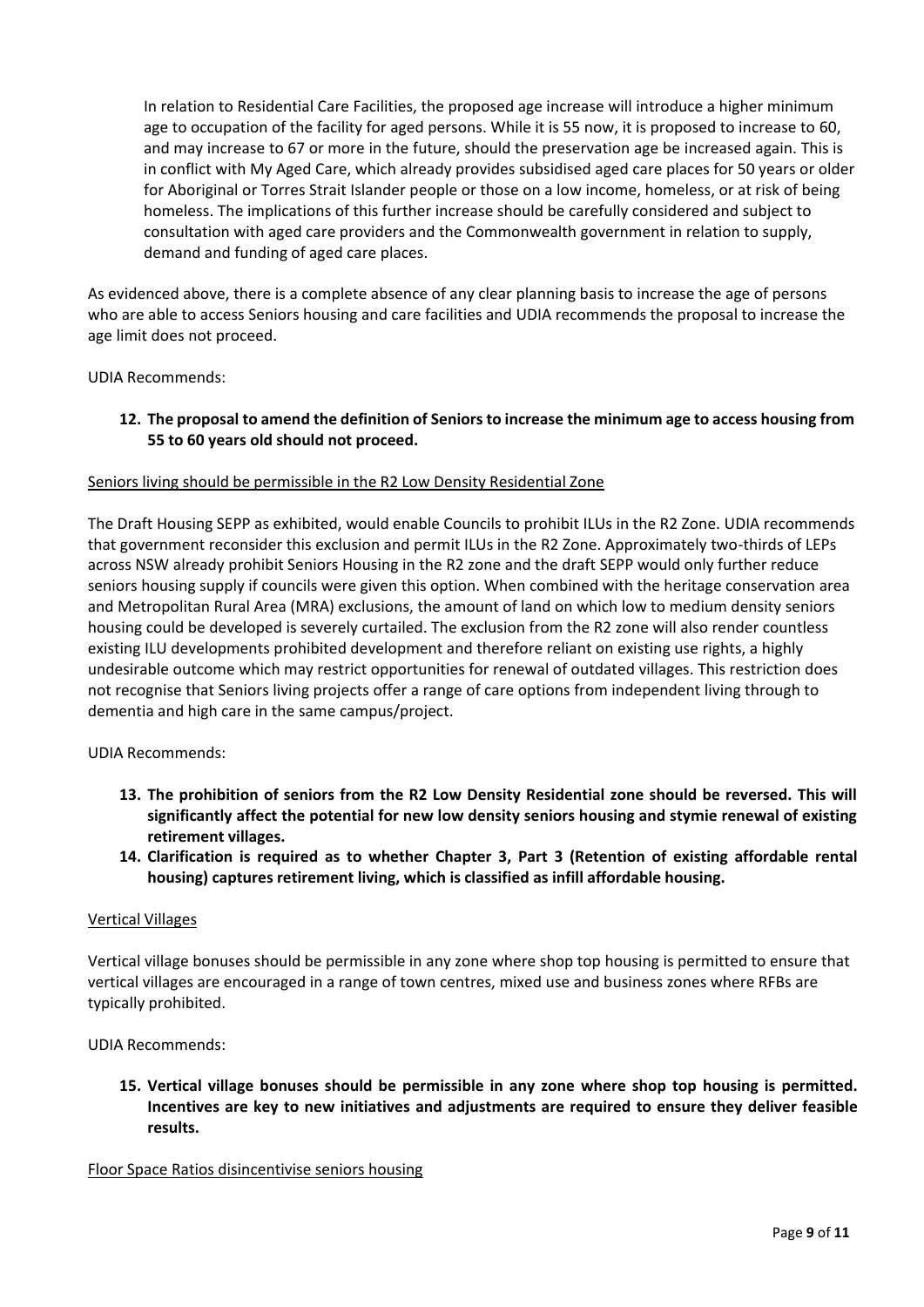The 0.5:1 default FSR on land without FSR standards will act as a disincentive for Seniors housing, such as in R4 High Density Residential zones, and many R3 Medium Density Residential and R1 General Residential zones, where prevailing built form and density controls result in development far in excess of a 0.5:1 FSR. There is no opt out of the provision, should you meet the requirements (i.e. RFBs permissible and 2,000sq/m site), so an ILU development in an R4 High Density Residential zone without an FSR would have a 0.75:1 FSR forced upon it, essentially resulting in the opposite of the intent of the provision.

## Prescriptive standards will limit seniors housing

The Seniors housing provisions outlined in clauses 67-100 may hinder development by reducing the areas where the Housing SEPP is applicable, providing ill-conceived incentives with limited application and through overly prescriptive development standards. For example:

- a minimum lot size of 1,000m2 and 20m road frontage is required.
- in residential zones where residential flat buildings are not permitted, Seniors housing will be limited to 9m height and 2 storeys.
- for independent living units, a maximum FSR of 0.5:1, 30% landscaped area, 15% deep soil zone and private open space requirements (clause 97).

The cumulative impact of these provisions must be modelled to ensure that they do not adversely impact development feasibility, effectively sterilising seniors housing in NSW.

### UDIA Recommends:

**16. The impacts of onerous development standards and guidelines on the financial feasibility of seniors living projects must be considered to ensure this does not tip the scales against seniors' developments and result in less housing for our ageing population. This must be modelled with the results released prior to the finalisation of the policy.**

### Strict compliance with guidelines will limit seniors housing

The strict application of the Seniors Living Policy: Urban Design Guidelines for Infill Development to exemplar projects delivered in the last 5-10 years would mean those projects would never have been delivered.

The UDIA National winner for Seniors Living & Aged Care - The Terraces at Paddington, and finalist The Royce at Penrith, are both examples of residential aged care facilities and ILUs in the one project. Both projects have the residential aged care facilities integrated into the structure, as are the hotel services.

The Royce has all its open space in an internal courtyard, which is sheltered. But it has little if not nil deep soil planted landscaping. Both of these projects are highly successful developments and highly regarded by residents and families but demonstrate how prescriptive guidelines, including the need for deep soil planting may render development unviable. Additional space for deep soil will result in a loss of yield as the basement car parks needs to be tighter or deeper.

The impacts of the guidelines on the financial feasibility of projects must be considered to ensure this does not tip the scales against Seniors' developments and result in less housing for our ageing population.

### **Amendment of other environmental planning instruments**

UDIA welcomes the inclusion of residential care facilities as State significant development under the State Environmental Planning Policy (State and Regional Development) 2011. However, the requirement for the residential care facility component of the proposed development to have a value of at least 60% of the capital